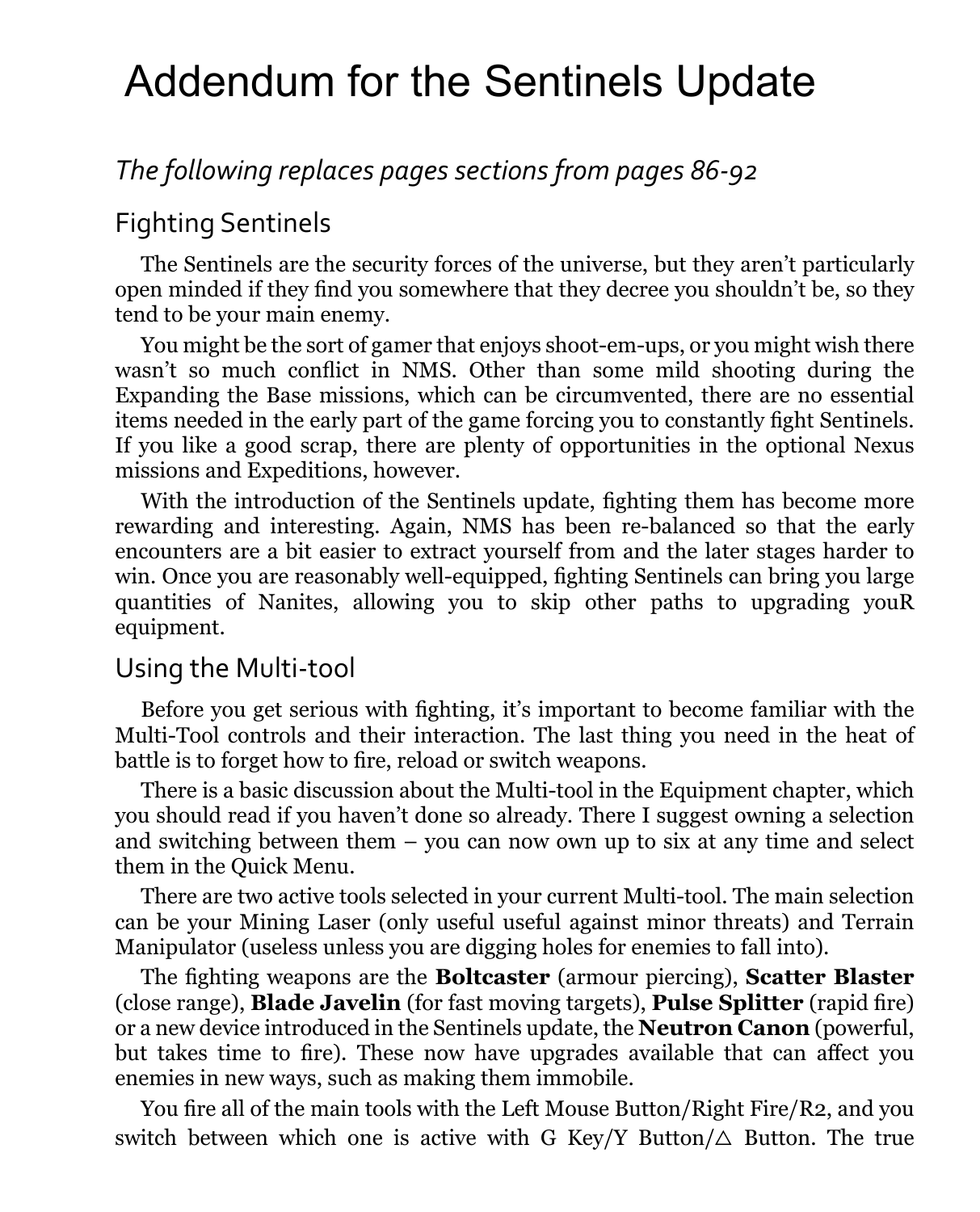# ii - Sentinels Addendum Sentinels Addendum - iii

weapons require Projectile Ammunition (which you can craft or collect), and although they will automatically reload when fully depleted, it's better to reload them before they run out, with the R key/X Button/ $\Box$  Button.

The Secondary tool can be defensive or aggressive. You switch between these by pressing the Mouse Wheel/B Button/O Button and use them with the Right Mouse/ Left Bumper/L1.

The **Personal Forcefield** is a shield that absorbs incoming attacks. While you have it selected, you can't fire any weapons, and it drains your Life Support.

The Combat Scope narrows your field of vision, allowing greater accuracy of shooting. The **Plasma Launcher** and **Geology** Cannons are two types of grenade, the former for fighting and the latter for mining. They need Unstable Plasma to provide them with ammunition. A separate mission provides you with a new secondary weapon, the **Paralysis Mortar**, which stuns its target for 5 seconds so you can finish them off with conventional weapons.

All the information about your current Multi-tool configuration appears as an overlay top right of your HUD when you have your weapon drawn, which you do by briefly pressing the fire control. Weapons are banned on Space Stations and the Space Anomaly, so you can't shoot anybody there - and why would you?

When active, the centre of the screen shows the sights of the current main weapon, and this has a different appearance for each type. One disadvantage of having lots of main weapon types loaded into the Multi-tool is that switching between them takes time before you cycle through to the right one.

### Tool upgrades

In the early stages of the game, you don't need much more than a Boltcaster and Personal Forcefield to deal with the Sentinels that bother you while you build up your status and tackle the early missions. Minor upgrades to these are a good idea, but not essential. However, once you want to regularly tackle Level 3 Sentinel alerts, or defend a Settlement, you are going to need some better weapons.

# Camouflage

Once you have access to the Space Anomaly, you can visit Eos and for a very modest number of Nanites, buy a **Cloaking Device**. With this installed in your Multi-tool and selected as the Secondary device, you can make yourself invisible to the Sentinels by pressing Right Mouse/Left Bumper/L1. In its un-upgraded state the effect lasts around 8 seconds. While invisible you can't use your jetpack or use other multi-tools but you can still walk or even run. The Sentinels can't see you and the "Searching" counter starts. They therefore don't shoot at you, either.

After you run out of time, you revert to being visible and can't use the device again for another 8 seconds. I would expect that upgrades may become available for the cloaking device at some point in the future  $-\overline{I}$  can't find any at the moment.

This tool completely changes the nature of a skirmish if you use it properly. Having killed one Sentinel you can operate it, take stock of your whereabouts, select your next target and re-position yourself. You can't use it to give you a chance to reload or recharge, or fix your Minotaur, but it's also useful while fleeing.

### The Minatour

The Sentinels update has vastly increased the importance of one of the Exocraft – the Minotaur, otherwise called an Exo Mech. Getting hold of one of these won't be possible in the very early stages of the game, so I will discuss it after looking at the basic principles behind a fight. Owning one of these will give you an advantage, particularly at Levels 4 and 5, and although it's not essential to win at these levels, in makes playing them a lot more fun. You need one to complete the *A Taste of Metal* mission, which I'll discuss in Part Three.

# Keeping your Health topped up

The smallest amount of damage will cause you to lose some health. The bar top left of the screen will return to maximum after about 20 seconds if you can avoid any further damage and your Life Support is functional, but if it reaches zero at some point you will start losing shields, which makes you more vulnerable. To learn how to acquire a higher base level of shields, read the Exosuit Technology section. To check how many shields are operative, force the heath display to show with H key/ Left D-pad and check out the number of crosses.

There are a number of ways to repair your shields. First Aid Kits are sometimes present in cargo drops, and will restore them. First Aid Stations are present in some buildings and you can add them to the wall of a Base once you have the required formula. However, these methods have been superseded by the simple expedient of eating something. Every time you kill an animal, you are awarded meat of some description. Although you can use this for cooking, it's also possible to *Consume* it from your inventory, and each unit you eat restores a shield.

Sadly, this option is not available from the Quick Menu, so it isn't easy to do in the heat of battle but given how painless it is to collect and carry some food around with you, it's worth having a little snack after every fight!

Incidentally, for the vegetarians amongst you, to repair your Health Shields you need to consume meat. Plants and fruit restore your Hazard Protection.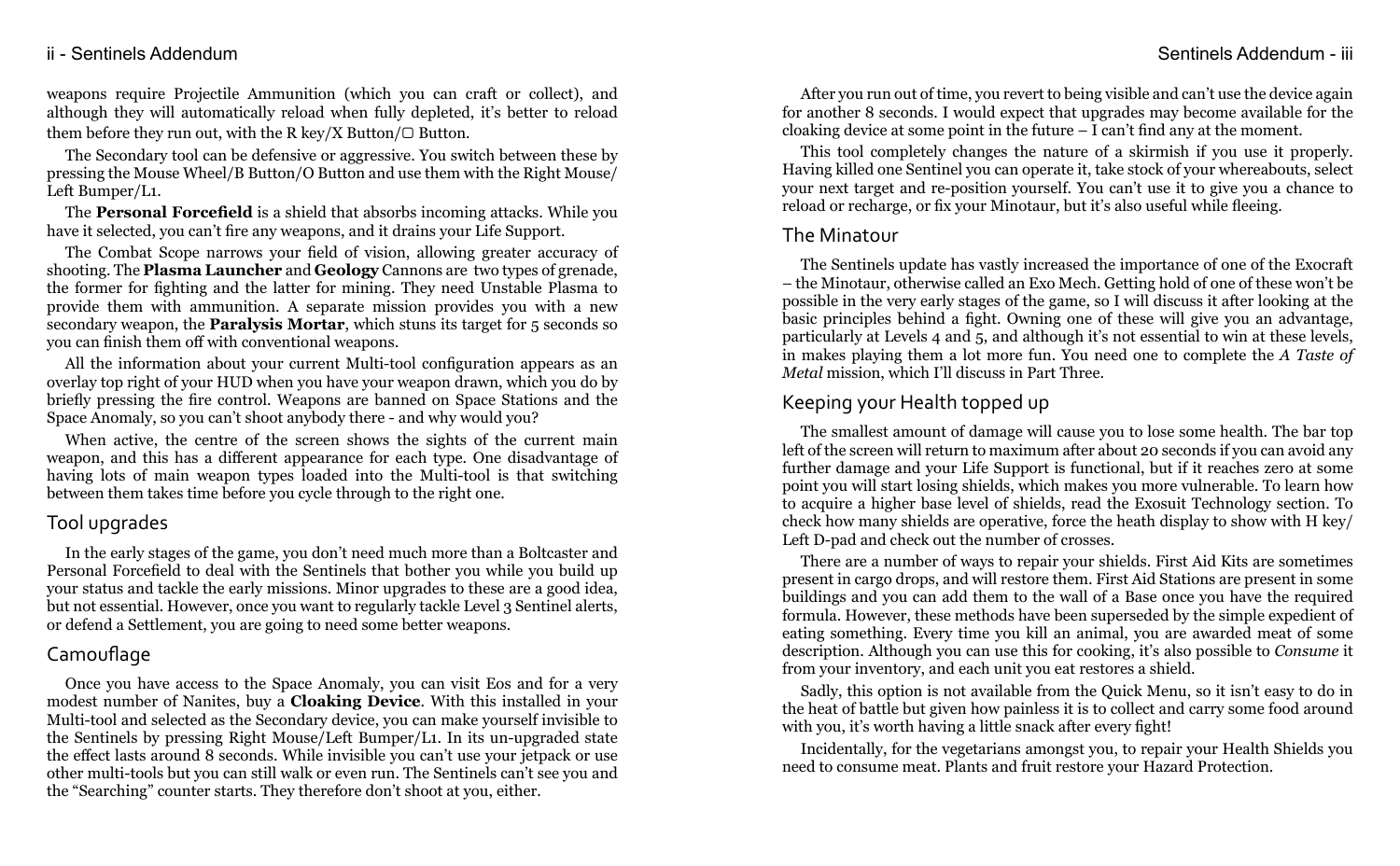Alternatively, some of the Barrel drops from dead Sentinels will restore your health and shields when you harvest them. There are other benefits from collecting these as well.

### The Spoils ofWar

When you kill a Sentinel of any kind, you will collect some Pugneum. They will also shed barrels which you can destroy or pick up to gather extra rewards. In the past you just got some ammunition when you killed standard drones, but now the contents of the barrels can be very worthwhile. You sometimes get exotic materials such as Antimatter, your shields and health can be restored, but of most interest is **Salvaged Glass**. These stack up as you collect them, and you can then extract the contents. Sentinel Weapon Shards or Suit Fragments are effectively another type of Suspicious Upgrade Module which you can use to improve your equipment. Once you have enough of them, you can sell the surplus at Space Stations in exchange for Nanites.

Another drop from the Glass is a location map for a Sentinel Pillar. These locations are part of the A Taste of Metal story, and discussed in the Civilisation Chapter.

### Your Sentinel Enemies

There are numerous types of planet-based Sentinels. The most common ones can fly, and the first you will encounter are unarmoured (but not unarmed!) **Patrol Drones**. You are minding your own business on a Planet, although you may have spotted a nearby Sentinel. You shoot at an object and the Sentinel comes over to have a sniff round.

What happens next depends on the level of aggressiveness of the Sentinels on the current Planet. If the planet hosts *Aggressive* Sentinels, you will progress immediately to level 3, so these aren't good places to practice your fighting skills.

If the Sentinel aggression level is less, and you don't shoot anything else, the Sentinel will lose interest and eventually drift away. Shoot something as soon as it starts to leave, and it will come back – this cycle continues until either you get bored or get the timing wrong, the icon turns red and the Sentinel calls a Level 1 alert and starts to attack you.

### Alert Level 1

A single small red dot appears in the top right area of the screen, and you will be shortly joined by four new enemies. A small cylindrical drone carrying a spotlight is the **Repair Drone**, and it will fly close to the others that you damage and restore their health. While it is doing so, a spanner icon is displayed.

Obviously, I'm going to suggest you shoot that first. Also, I recommend that you initially use the Personal Forcefield as your secondary weapon, operating it while you sort out who to shoot next. By now you should have your Boltcaster selected as your primary weapon, unless you have something more powerful available.

There are two **Armoured Drones** that have the capability to create large semitransparent triangular shields which they hide behind, but these shields are quite easy to destroy. The firepower from the drones is moderate, but they can also launch plasma grenades that will seriously damage your health. If you are quick to react, however, you can block the damage they cause to you with the Personal Forcefield.

Removing the armour plating from these drones by damaging them alters their appearance, so you can get an indication of your progress even when the white damage bar isn't showing.

The fourth drone is the real issue, sometimes called a *Spawner*. It is triangular, and you may see it transmitting – a radio signal icon shows above it, which means it is calling for reinforcements. While this **Control Drone** lives, more drones will arrive, and you will never get rid of them unless you are powerfully armed and shielded. So, once the repair drone is taken care of, try to kill the Spawner next.

In the levels that follow, the number of Sentinels you may encounter may vary because of the effect of the Control Drone.

You should be able to get through this first wave with just three shield icons on your Exosuit and an un-enhanced Boltcaster, but if you can't and get fed up with dying, what should you do?

You can always run away. As long as you can put a bit of distance between you and the drones without taking too much damage, the terrain isn't too difficult and you can sprint, you should be able to shake off the first wave easily. A message will come up saying that they are "Searching…" and eventually if they don't get within range the attack will be deactivated.

In the Sentinels update this distance seems to have been shortened, so you might be able to see them, but they won't detect you. Two other things help here – the new camouflage function can help keep you unobserved for long enough to deactivate the attack, and you are now invisible to Sentinels once you enter a building.

This latter change could be a bug, so check that it works before basing a whole strategy on it! At the time of writing, if you can choose where to pick a fight, do so near a building. You will be safe from attack when you retreat inside and they will give up quickly, although those that you haven't killed will still be hanging around outside for some time. If you don't antagonise those, you can escape completely.

If you climb aboard your Starship, you will also be shielded from serious damage. As soon as you leave the Starship, the attack will continue. You can deactivate the attack, however, assuming you have some Launch Fuel – just take off and the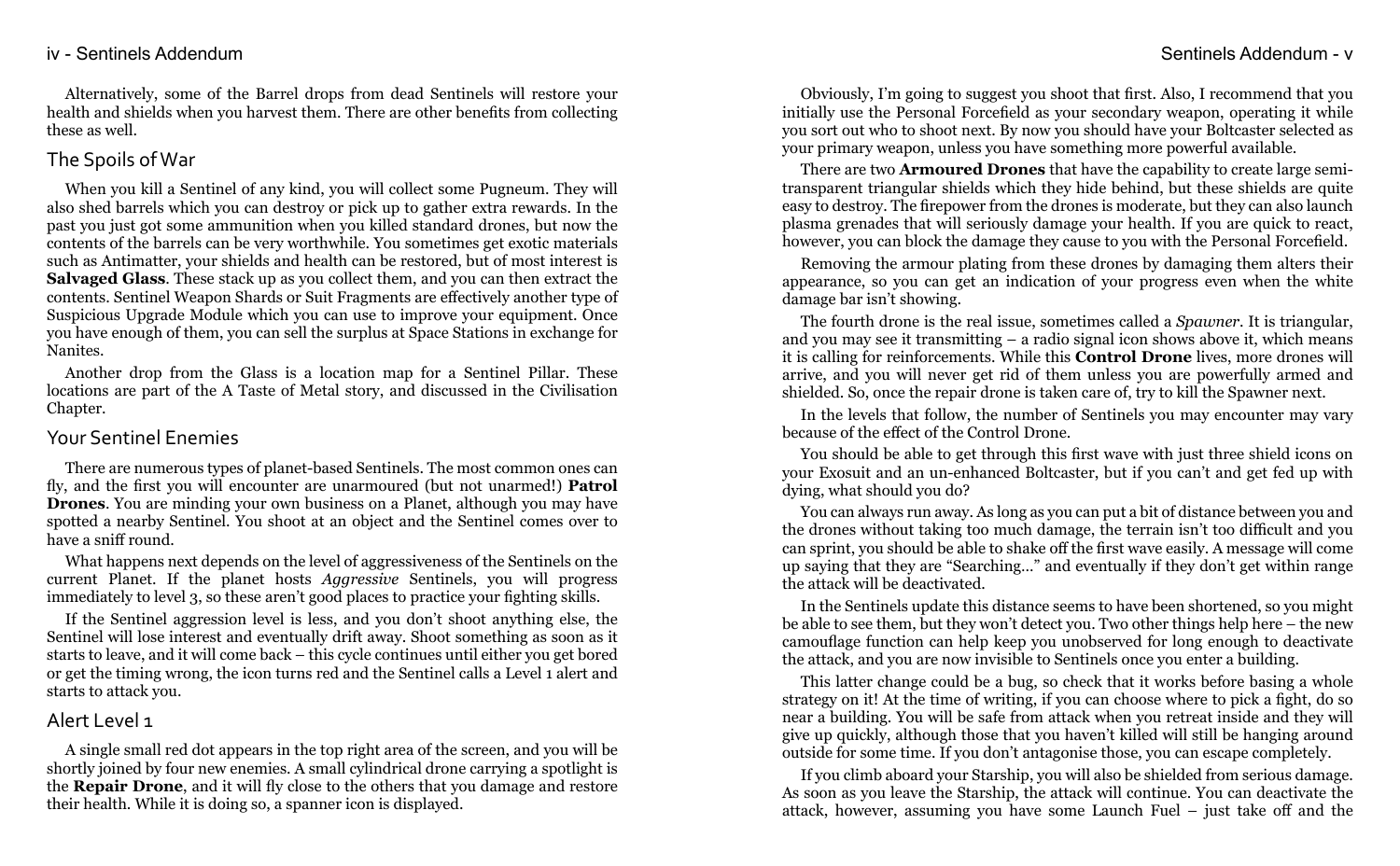Sentinels will start searching for you. Even if your work in the current location is done, however, don't leave the atmosphere – either travel to your next destination without climbing too high, or just stooge round the area at 20u/s. You can even take potshots at them on the ground.

If the Sentinel force is still searching when you leave the Planet, then you are still a wanted Traveller and the Sentinel Spaceships will come after you, so you have just swapped one issue for another, although a fast ship can escape fairly easily.

Exocraft provide the same sort of shelter as a ship. You can use them to escape the Sentinels as well as fire at them, but you don't have the same nimbleness as when you are on foot.

You can use this first level attack for practice – get to know the capabilities of your different weapons and the effectiveness of the forcefield. Then, once you have killed all the drones, use your ship, hide inside a building or run away to deactivate the next level. When you have annoyed the Sentinels in a particular area you might encounter more during the next attack, so if you are just practising, move some distance away before starting again.

#### Suppression Level 2: Moderate

Killing the first bunch of Sentinels doesn't mean it's over. They will have called in reinforcements. Those take a while to arrive in the area – so you could start looking for shelter or begin running away before they get there, giving you a head start. The only issue with that is that you could be running towards them.

The next wave also consists flying drones. They will start at some distance off, and you can use the HUD icons to work out which direction they will be coming from. My weapon of choice from this stage on is the Scatter Blaster. If you can upgrade to it, I suggest you do so.

Getting through level 2 without using a Minotaur or used a Cloaking device is a good achievement. I'd suggest that you collect all the barrels that have been dropped when you do, because your glory will be short lived. Early in the game, this is a good time to take Falstaff's advice and let discretion be the better part of valour.

### Suppression Level 3: Urgent

The next level is an important one, because it's the level of defence you will find already in place around Storage Depots, Manufacturing Facilities and Operations Centers– buildings you are going to want to raid at some point in the game. They already have Sentinels patrolling them and they jump straight in at level 3 when you attack.

Now you will encounter a Quadruped, often called a Dog Sentinel. These are a little slower to arrive, (giving you a chance to kill the control and repair drones) but are armed with a powerful laser. They have a habit of launching themselves at you when they get close, taking a bite and doing a lot of damage. I find the best tactic with the dogs is to keep moving, even if it does mean hitting them is harder.

Because of the presence of quads or worse, speed is your best ally when attacking Secret Locations. You can generally break in or harvest most of the contents of the depot before things get too hot. You can then choose Fight or Flight. If you want to earn yourself some Quad servos though, you'll have to kill a Quad.

Incidentally, your Starship can be quite effective at destroying larger targets from the air, and that includes Storage Depots. It used to be an effective way of killing a Walker, but there are better solutions now.

# When Things get Tough

You will need to start to think about tactics and shelter at the higher levels. Using height to your advantage is a military tactic as old as warfare, and to some extent you can use it in NMS. There is a certain level above the current ground which the Sentinels don't fly, and the Quads Mechs and Walkers are ground based. I built a tall base with battlements on an aggressive Sentinel Planet where I used to "harvest" Walker Brains – although without guaranteed success, I must admit.

Using your Jetpack during battles is something that takes practice, but worth mastering. Using obstacles as shields used to fool the Sentinels easily, since the update they aren't quite as stupid, but can still get trapped.

Consider what distance you should attack from. While the Scatter Blaster is great when you can get close without fear of too much damage, shooting from a distance with an upgraded Boltcaster and using your Combat Scope might be a better option later in a conflict.

If you haven't done so already, you should think about acquiring a Minotaur Exocraft. You will need to equip it with a powerful cannon and add an Autopilot. That's all you need for it to start joining in on your side of a battle once you summon it to the scene. It will take a lot of pressure off you, although it can be damaged and then cease to be of any help.

When you have a freighter and add an Exocraft Summoning station to it, you will be able to summon the Minotaur to your assistance wherever you encounter Aggressive Sentinels.

#### Suppression Level 4: Severe

If you progress to Level 4 you will be challenged by more flying drones, but also meet an Exo Mech Sentinel that is similar to the Minotaur. It has a fire attack that's pretty dangerous, but it seems to take time to recharge, so there are gaps when you can get close, attack, and then avoid it. You need to destroy it's armour and guns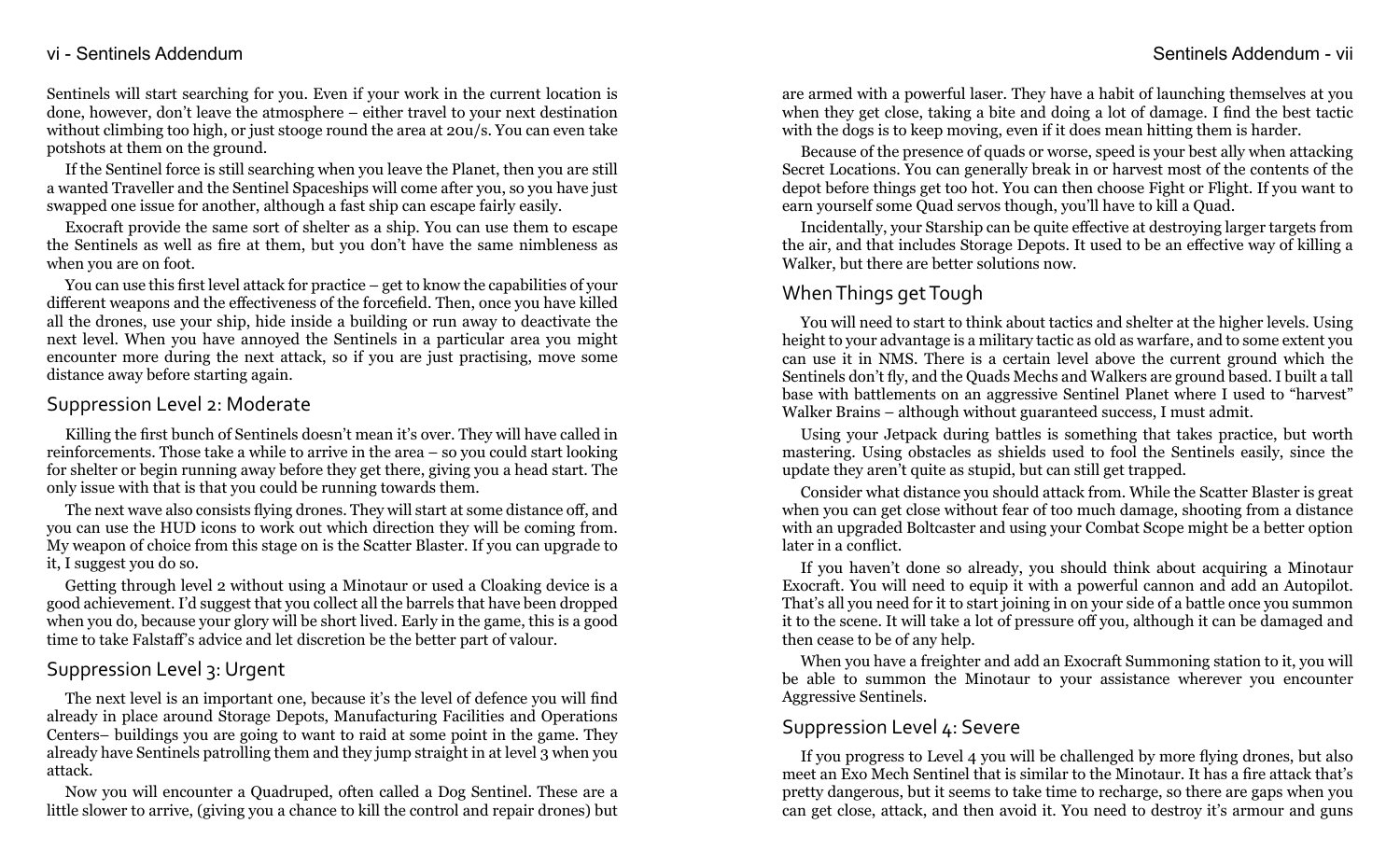#### viii - Sentinels Addendum - ix

before it becomes vulnerable, and you can see the effect of this visually as the red body parts are destroyed.

We are into serious fighting now, but the worst is still to come....

#### Suppression Level 5: Maximum

Once this wave starts, see off the drones as quickly as you can, because destroying the **Walker** is a major task. The Repair Drones also repair it if you don't kill them first.

The Walker is much larger than the Exo Mech, although similar in its attacking methods. It has 5 areas of armour plating that you have to remove before you can kill it – the shins, thighs and head. Each of these have a white bar to let you know the level of damage.

The lower areas are susceptible to the Scatter Blaster, the upper ones to your favourite long range weapon. The Walker has a very strong sweeping laser, so unless you can shelter, you should keep moving. Having evaded or survived a laser attack, it takes the Walker quite some time – ten seconds or so – to recharge, so make the most of the chance.

If you hide behind a substantial building it will follow you round it, and you can get into an almost comical game of chase. Get the timing right and you may get in some hits and remove the armour. In the past I had most of my successes with lucky Plasma Cannon shots during this stage. Now that the Paralysis Mortar is available, use that to give you a chance to get closer

With its armour destroyed, the Walker's laser stops working, and it fires projectiles instead, so you might take a break to recharge everything before going in for the coup-de-grace. This needs to be to the torso. When you've finally defeated it - and it's collapse is worth seeing - don't forget to retrieve the **Walker Brain** from its Combat Supplies drop, which is larger than those dropped by the Quads and Drones. It's a valuable resource that allows you to fit Conflict Scanners to your Spacecraft.

### *The following is an addition to the Civilisation chapter*

# Sentinel Pillars

These bases are control centres for Sentinels. Heavily guarded, you can use speed of attack to destroy the three pillars and then operate the Control Panel to disable the defenders. Now rewards are available – new Multi-tools or learning some lore. They are an important part of the *Taste of Metal* mission, but subsequently may be of less interest than the other "Secret" locations.

# *The following is an addition to the* Optional Missions *section of part 3*

# A Taste of Metal

As a further enhancement to the Sentinels update, a new mission allows you to build a tame sentinel drone as a companion. You will need to own a Settlement before it is triggered (and probably a Minotaur). This happened to me just after successfully completing a Space Battle to save a Freighter, but this may have been a coincidence.

It's a well-guided series of tasks that follows the same pattern as other missions. You will be summoned to your Settlement to receive a broadcast from Tyheus. There now follows a series of tasks. You need to acquire a number of components to build your own drone. The first, a Drone Shell, will come from Salvaged Glass. The drone becomes your companion – you can summon and dismiss it with a Flare in your inventory.

The drone then asks you to re-equip your Minotaur Exo Mech. Not all of the series of tasks involve fighting, but the tricky ones do! You will have to locate Sentinels at specific locations to earn some of the required parts, which aren't available by any other means. The battles aren't quite as severe as regular ones, and before you attack the final Walker, you will have been awarded a blueprint for a Paralysis Mortar.

If you have been avoiding combat up to this point, the mission is a good introduction and provides you with tools that will give you a lot more confidence to fight Sentinels.